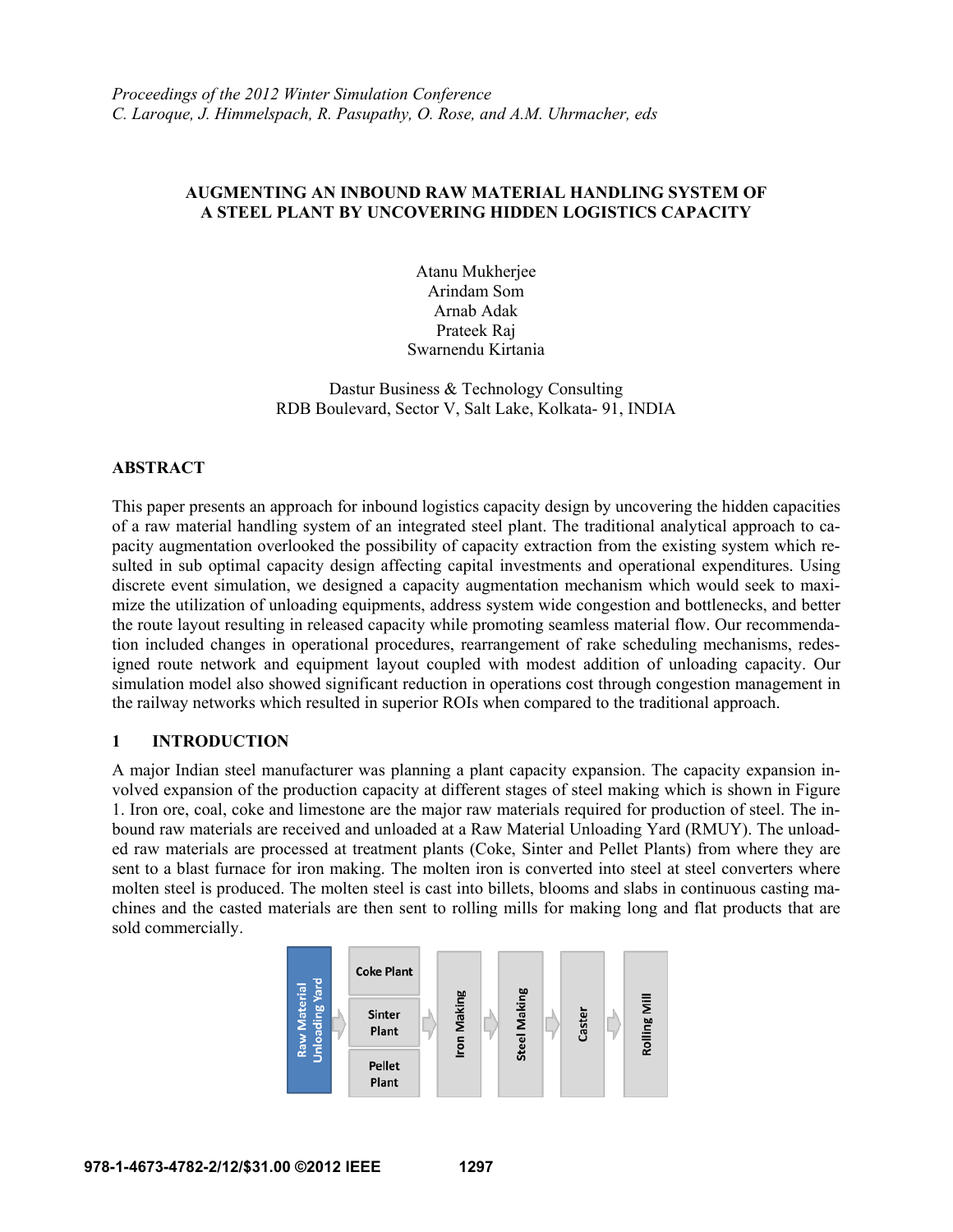Figure 1: The typical steel making process of a steel plant.

Our study focused on the Raw Material Unloading Yard (RMUY) of the steel plant. At the RMUY, major raw materials such as iron ore, coal, coke and limestone are received from various sources through goods trains called rakes, provided by an external railway agency. The rakes are sent to mechanized unloading stations, where material is unloaded. In this plant, the in-plant movement of rakes is through captive locomotives that run on diesel. The external railway locomotives (that can run only on electrified tracks), deliver the rakes to the yard and leave. Some rakes are divided into smaller wagon sets before being sent to unloading stations. After unloading, the wagon sets are joined together. This process of splitting and joining of rakes is called rake handling. All the rakes after unloading and handling, if needed, are then handed over back to the railway agency.

With the expansion of the steel plant, the demand for raw materials will increase which will increase the number of inbound rakes arriving at RMUY. The increase in the number of rakes arriving at RMUY may cause congestion at the tracks causing bottlenecks for the unloading facilities and limit rake movements within RMUY. The external railway agency providing the rail service, charges for demurrage (delays in return of rakes beyond a certain time limit). Thus, such bottlenecks not only adversely affect the unloading capabilities of the yard, but also increase the demurrage costs. A process flow diagram for the raw material unloading process is provided in Figure 2.



Figure 2: Raw material unloading process

The adequacy of the current facilities for handling the increased arrival of raw materials needed to be investigated and in case of inadequacy, appropriate changes needed to be proposed, so that the system was capable of unloading the annual requirement of raw materials with minimum network congestion.

#### **2 DESCRIPTION OF CURRENT INBOUND SYSTEM**

The RMUY comprises of a railway network in which unloading facilities for different raw materials are located at different locations. The existing system and its current rake movement has been shown in Figure 3. For unloading material from the wagons there are two types of unloading facilities: Wagon Tipplers and Track Hoppers. A wagon tippler is a mechanical device which is able to turn a whole open top wagon and tip out its contents. A track hopper is a hopper shaped receiver mounted beside and below railway track, into which side-opening or bottom-opening wagons are discharged.

There are three track hoppers for unloading iron ore rakes namely track hopper 1 (TH1), track hopper 2 (TH2) and track hopper 3 (TH3). There is one tippler for unloading coke rake that is coke tippler. For unloading sinter plant (SP) limestone rakes there is one tippler called flux tippler 1. There is one tippler for unloading calcining plant (CP) limestone rakes that is flux tippler 2. For unloading coal rakes there are five tipplers located in different areas of the yard. There are multiline yards for receipt of loaded rakes from railways (Yard 1), handling and unloading of rakes (Yard 2), formation of empty rakes (Yard 3) and handing over the rake to railways (Yard 4).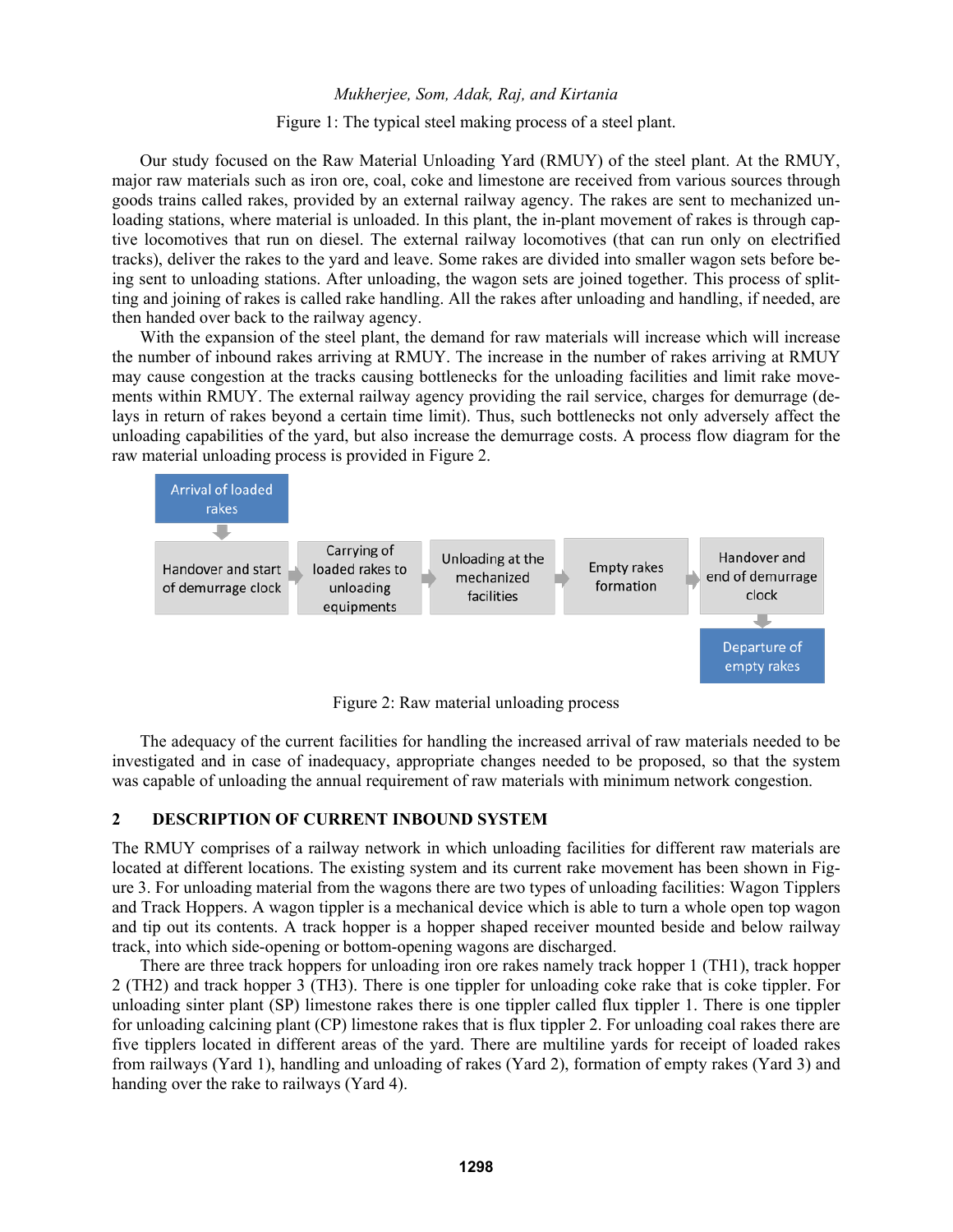

Figure 3: Description of the current system

The inbound rakes coming from the source stations 1 and 2 arrive in Yard 1. The arrival pattern of rakes is extremely variable leading to uneven intervals between rake arrivals. The external locomotive waits for a captive locomotive to get attached to the rake in the rear. Once a locomotive is attached, the external locomotive is released, and another captive locomotive is attached to the front. Two locomotives are required to move the rake from Yard 1 to their respective unloading facilities. A First Come First Serve policy of material unloading is followed at Yard 1. Some of the unloading facilities are not able to accommodate one full rake because of the inadequate length of the tracks. The rakes moving to those facilities are split into two or three smaller sets of wagons. After unloading, all of the empty rakes/wagon sets are moved to Yard 3. All the empty rakes are carried out of the circuit by the locomotives to source station 1 through Yard 4 after the marshalling in Yard 3 and handover formalities.

# **3 TRADITIONAL APPROACH TO CAPACITY EXPANSION**

The total amount of material required to be unloaded for different materials in current situation and after expansion is provided in Table 1. As is seen, the iron ore, which is the major material (56% of total) handled by the RMUY, has an increase of 55% in handling requirement. Other materials have an increase of 23%.

| <b>Material</b> | <b>Currently Handled</b> | Required after expansion | <b>Percentage Increase</b> |
|-----------------|--------------------------|--------------------------|----------------------------|
|                 | (mtpa)                   | (mtpa)                   |                            |
| <b>Iron Ore</b> | 11.5                     | 17.8                     | 55%                        |
| <b>Others</b>   | 8.9                      | 10.9                     | 23%                        |
| Coal            | 4.8                      | 5.6                      | 17%                        |
| Coke            | l .2                     | 2.2                      | 83%                        |
| Limestone       | 2.9                      | 3.1                      | 7%                         |

Table 1: Material handling required- current and after expansion.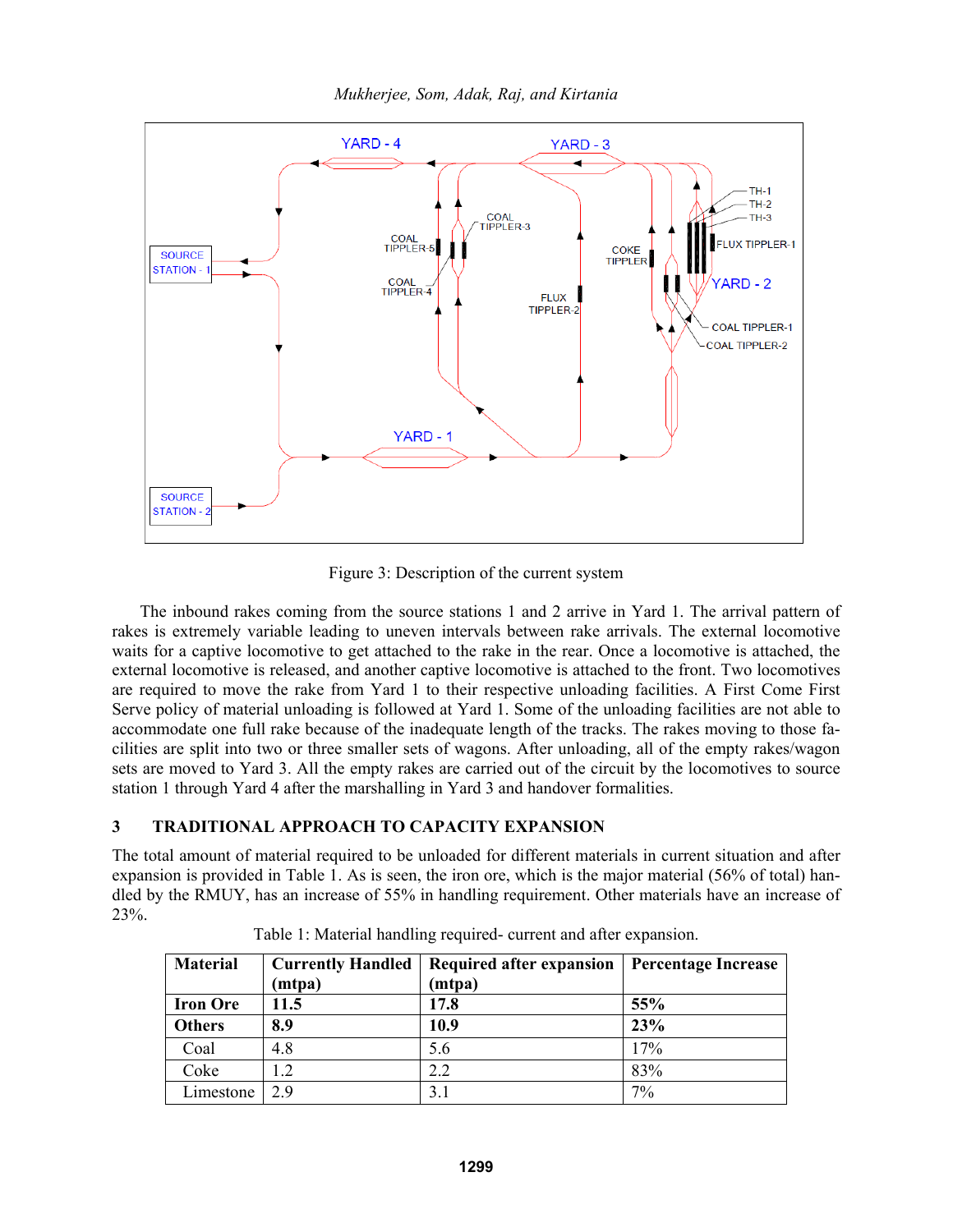The traditional analytical approach applied in design of facilities like RMUY, will focus on increasing facilities proportionate to the required expansion in the capacity of the system. In the given system, based on the traditional approach to capacity expansion, it was worked out(considering the daily unloading requirement of materials and handling capacity of facilities) that more than one track hopper would be required for handling additional iron ore rakes. The analytical approach also suggested that the current unloading facilities for coal, flux and coke handling were adequate for handling the increased capacity as either the increase in inbound material handling capacity was not high(in case of coal and flux) or the equipment was of higher capacity than currently required(in case of coke)

Using the analytical approach, the expansion in iron ore handling capacity would incur an investment of around \$11.6 million details of which are provided in Table 2.

| <b>Facility</b>                     | Cost          | <b>Quantity Required   Investment Required</b> |  |
|-------------------------------------|---------------|------------------------------------------------|--|
| Iron Ore Track Hopper   \$4 million |               | \$ 8 million                                   |  |
| <b>Track Systems</b>                | \$1.6 million | \$3.2 million                                  |  |
| Total                               |               | $$11.2$ million                                |  |

Table 2: Cost of capacity expansion in RMUY using traditional approach.

It was suspected that simply increasing the iron ore handling facility of the system will not be adequate for the RMUY, as the analysis did not take into consideration network congestion which was a possibility because of the increased inbound rakes. Such a network congestion would have increased the duration for which the external railway wagons were in the RMUY, which would have resulted in higher demurrage charges to be paid to the external railway agency. Thus in addition to capital expenditure of \$11.2 million involved, further operational expenditures in terms of demurrage costs would have been incurred.

It was also suspected that the existing system had unexploited hidden capacities. If these hidden capacities could be uncovered through changes in operational procedures and policies, a significant increase in the system's handling capability could be achieved. The focus was to ensure that all the unloading facilities were utilized efficiently. This could be possibly done by minimizing the congestion in networks and proper scheduling.

# **4 HIDDEN CAPACITY ANALYSIS**

Simulation has been used for debottlenecking and enhancing logistics capacity of systems previously. Sharda and Bury (2010) used discrete event simulation for a debottlenecking study at a chemical plant and identified bottlenecks and their causes for different production processes. Brito et al (2010) used discrete event simulation and Multi-Criteria Decision Analysis for planning and sizing the logistics and production elements of a steel plant. They concluded that the methodology applied is 'highly efficient' when applied in complex logistic systems.

Considering the complexities of the logistics involved in the plant movement, it was decided to develop a discrete event simulation model for the existing system. The objective of the simulation model can be summarized as:

- Evaluation of adequacy of existing equipments for expansion
- Determination of additional handling capacity
- Minimizing network congestion (Turnaround time)

# **4.1 Simulation Modeling and Verification**

A discrete event simulation model was built using the Promodel Software to simulate the existing system and was validated by conducting an as-is analysis of the system. Rail movement could be conveniently modeled in the software using its feature of network path and entity driven simulation. The results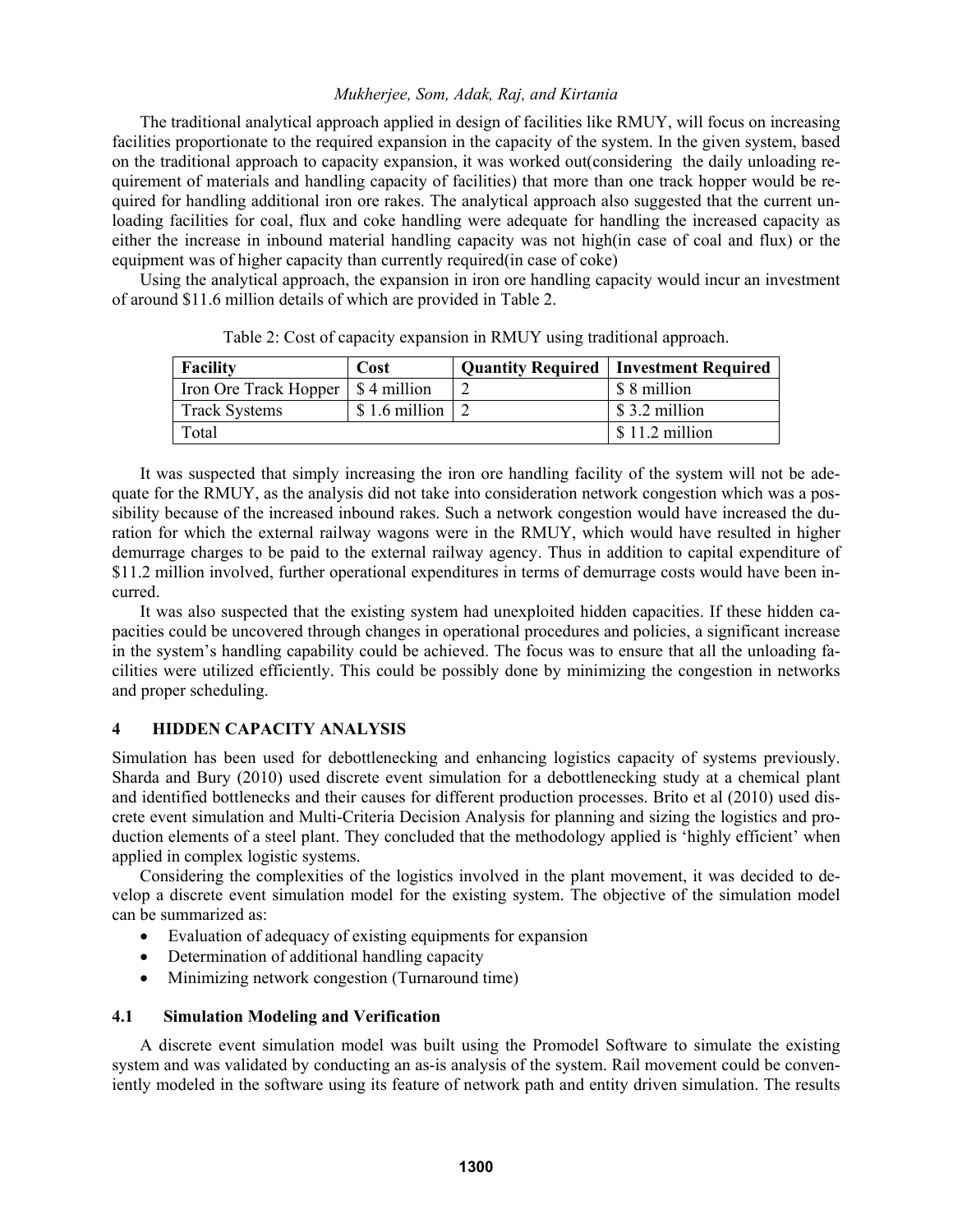of the simulation (material unloaded at each facility, the turnaround time for rakes etc) matched the data provided by the steel plant.

The model was run with an increased rake arrival corresponding to the plant capacity expansion stage. One year rake arrival data for as-is operational situation was obtained from the plant. For running the model in the to-be scenario, the pattern of the increased arrivals was required. The one year data was fitted into various distributions and best fit distribution was selected with the help of goodness of fit tests.

# **4.2 Analysis Methodology**

To uncover the hidden capacities of the RMUY, the model parameters were investigated for usage and turnaround times. The utilization of track hoppers, wagon tipplers and locomotives were measured and the time taken by rakes at each activity was also mapped. Very high or very low utilization of facilities were analyzed and related rake turnaround times were found. Very high usage of a facility showed high inflow of materials while very low usage of the facility showed that either it was not receiving enough rakes for processing or else the facility had more capacity than required for processing.

The decision table given in Chart 1 shows the relationship of facility usage with rake availability and handling capacity. It provides a structured methodology for finding the cause of bottlenecks in the system, and exploring approaches for debottlenecking, either through changes in scheduling, changes in rake movement routes, or by improving the process efficiency by operational changes or capacity expansion.

|                                        | <i><b>Investigate Rake Availability</b></i>                                                                                                                                                                                                          | <b>Investigate Handling Capacity of facility</b>                                                                                                                                  |
|----------------------------------------|------------------------------------------------------------------------------------------------------------------------------------------------------------------------------------------------------------------------------------------------------|-----------------------------------------------------------------------------------------------------------------------------------------------------------------------------------|
| <b>High</b><br>usage<br>of<br>facility | Reduce the rake movement by<br>proper scheduling of the<br>$\bullet$<br>movement<br>diverting the movement<br>$\bullet$<br>through a different route                                                                                                 | Check for process incapability.<br>reduce process time of the facility<br>$\bullet$<br>increase the capacity of the facility                                                      |
| Low usage of fa-<br>cility             | Check for bottlenecks.<br>Look for bottlenecks in<br>previous processes by ob-<br>serving the waiting time of<br>rakes at those processes<br>Associated facilities used<br>$\bullet$<br>in the previous processes<br>may be having a high us-<br>age | Check for underutilization.<br>The capacity of the facilities may be<br>$\bullet$<br>more than requirement<br>The facility could be utilized for other<br>activities or discarded |

Chart 1: Decision Table.

# **4.3 Results of Simulating the Existing System with Increased Load**

On running the simulation model, with an increased load, the system was found to be unable to handle the unloading requirement. This was expected as the existing system was not designed to handle the increased load.

From the results it was found that the utilization of tipplers was low. Iron ore track hoppers had an average usage of 32%. Coal tipplers had a utilization of 30% while flux and coke tipplers showed a utilization of 20%.

Such low utilization pointed towards low inflow of material to the unloading facilities because of bottlenecks in previous processes (See Decision Table, Chart 1). On checking for bottlenecks in the previous processes it was found that rakes had to wait for long times after arrival at Yard 1 before the captive locomotives moved them to the unloading facilities. It pointed towards congestion in Yard 1 area.

The utilization of the tracks in Yard 1 area was high. Moreover the utilization of locomotives was also found to be very high. It was found that the junction connecting Yard 1 and Yard 2 was occupied most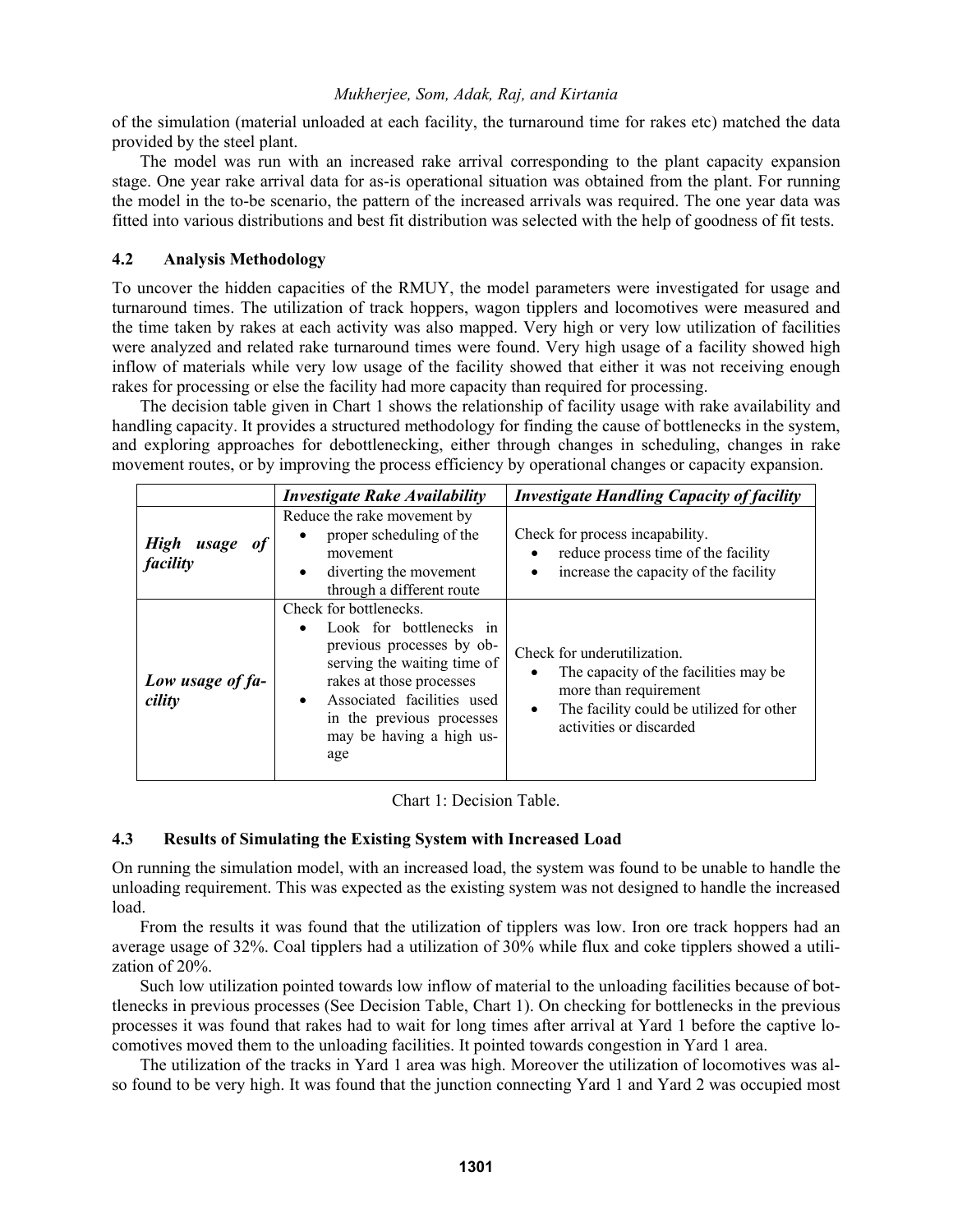of the time, which limited the movement of rakes, thus causing congestion. Thus remedies were to be found to reduce this congestion (see Decision Table, Chart 1).

A combination of approaches was investigated which focused on reducing the traffic in the Yard 1  $\&$ Yard 2 areas to release the congestion at the junction. The following operational changes were proposed:

- **Change in route:** To reduce the traffic in the Yard 2 area, which in turn would reduce the congestion in the junction connecting Yard 1 and Yard 2, the route of rakes carrying iron ore (which were majority in numbers) will be modified. These rakes after being unloaded at the track hoppers will use the Yard 1 area for exit instead of Yard 3. This change in route has been shown in Figure 4.
- **Scheduling:** The tracks leading to iron ore tipplers had full rake length, and thus the rakes could have directly moved to the unloading facilities as they were not required to be divided into smaller wagon sets. Thus it would have been beneficial if rakes carrying iron ore did not have to wait in the queue. As they had lower handling times, the first come first serve policy of rake movement will be changed to priority scheduling of rakes, with iron ore rakes having the highest priority.
- **Process improvement:** The tracks leading to iron ore track hoppers will be electrified. Thus the external railway locomotives could take the rakes directly till the beginning of the track hoppers. The placement of wagons in the track hopper could be then done by captive locomotives. The external locomotives then returned the wagons to the Source Station 1 through Yard 1.
- **Increase in capacity:** With the external railway locomotives moving the iron ore containing rakes in the system and returning it back, the captive locomotives will be available more for other processes, thus increasing the effective number of locomotives in the system.

Making these changes would cost \$1.6 million which is the cost for electrification of tracks leading to iron ore track hoppers.



Figure 4: Modifications in the existing system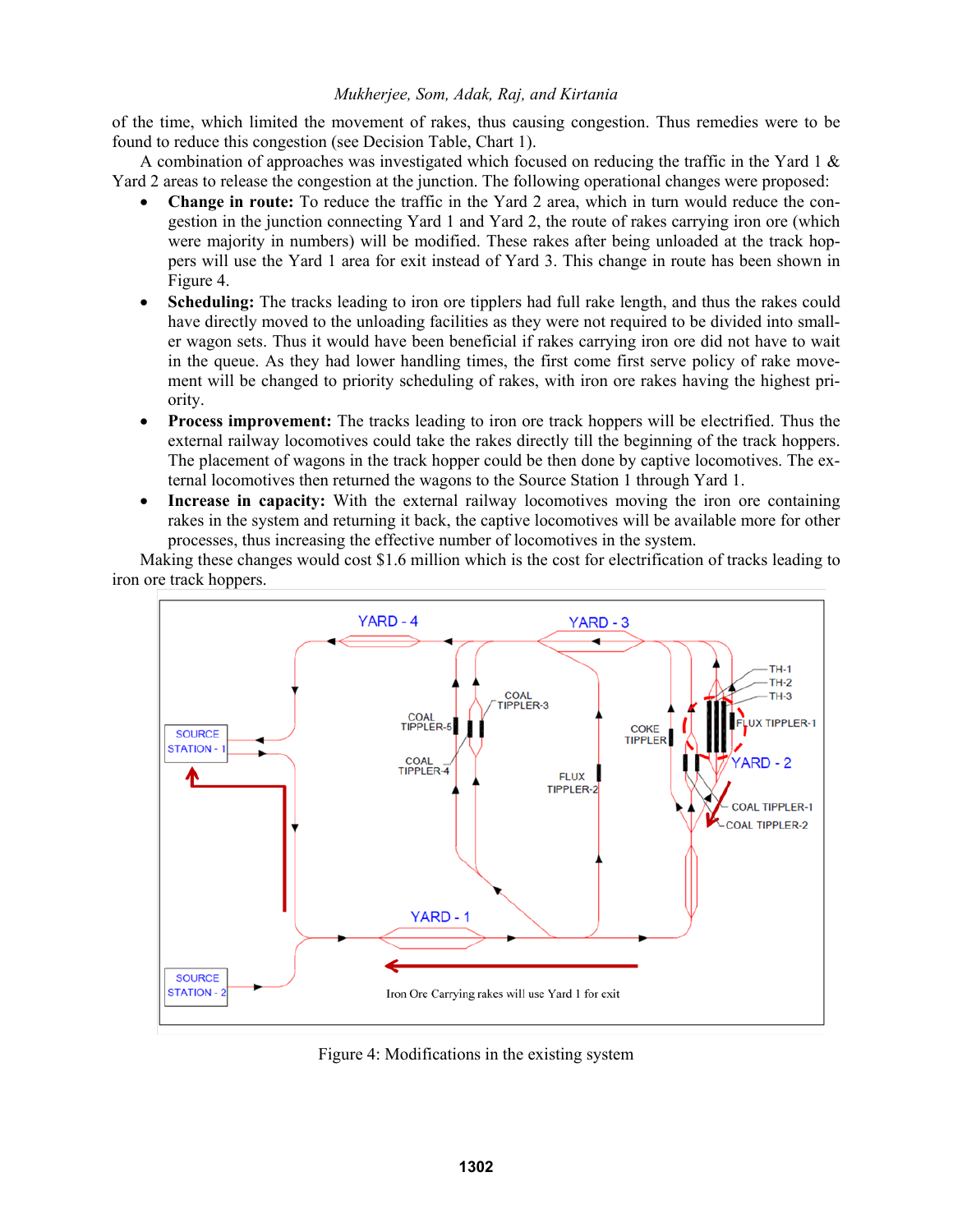The material unloading capability of the RMUY with the proposed modifications was simulated. The process and rake movement logic of the simulation model was modified, so that the model could simulate the proposed scenario.

## **4.4 Results of Simulating the System with Proposed Modifications**

From the simulation results it was evident that hidden capacity existed in the system, and the proposed changes led to a significant increase in the handling capacity of iron ore. The system with the proposed modifications was able to satisfy the full requirement of iron ore unloading as shown in Table 3. There was also an incremental increase in the handling capacity of coke and limestone but not sufficient enough for the expansion program. The capacity of coal handled in fact reduced when compared to the capability of the as-is system.

| Material  | Currently<br>handled<br>(MTPA)<br>[C] | <b>Required after</b><br>expansion<br>(MTPA)<br>[R] | Unloading<br>capacity with<br>modification<br>(MTPA)<br>[C'] | Capacity<br>delta<br>(MTPA)<br>$[\delta C = C' - C]$ |
|-----------|---------------------------------------|-----------------------------------------------------|--------------------------------------------------------------|------------------------------------------------------|
| Iron ore  | 11.5                                  | 17.8                                                | 18.1                                                         | 6.6 $\uparrow$                                       |
| Coal      | 4.8                                   | 5.6                                                 | 3.8                                                          | w                                                    |
| Coke      | 1.2                                   | 2.2                                                 | 1.4                                                          | $.2$ 个                                               |
| Limestone | 2.9                                   | 3.1                                                 | 3                                                            | $.1$ 个                                               |

Table 3: Material unloaded at the unloading facilities for the system.

The simulation result also showed that while the usage of iron ore track hoppers and limestone tipplers improved as expected (because unloading facilities were receiving more rakes), the coke and coal handling tipplers still were having very low usage. Coal tipplers and coke tipplers had an average utilization of 26%. Figure 5 shows the utilization of tipplers and track hoppers found on simulating the system with proposed modifications. The causes of their low usage were investigated (see Decision Table, Chart 1) and the wait-times for rake movement in previous processes were explored.



Figure 5: Unloading facility usage with proposed modifications vs previous.

The average rake throughput time for different materials is shown in Table 4. On an average the rakes still had to wait for long time before they can leave Yard 1. As the iron ore rakes were given priority over others, the other rakes had to wait for more number of turns to get locomotives for movement. Moreover there were 5 moderate capacity coal tipplers located at 5 areas scattered in the yard. Thus an incoming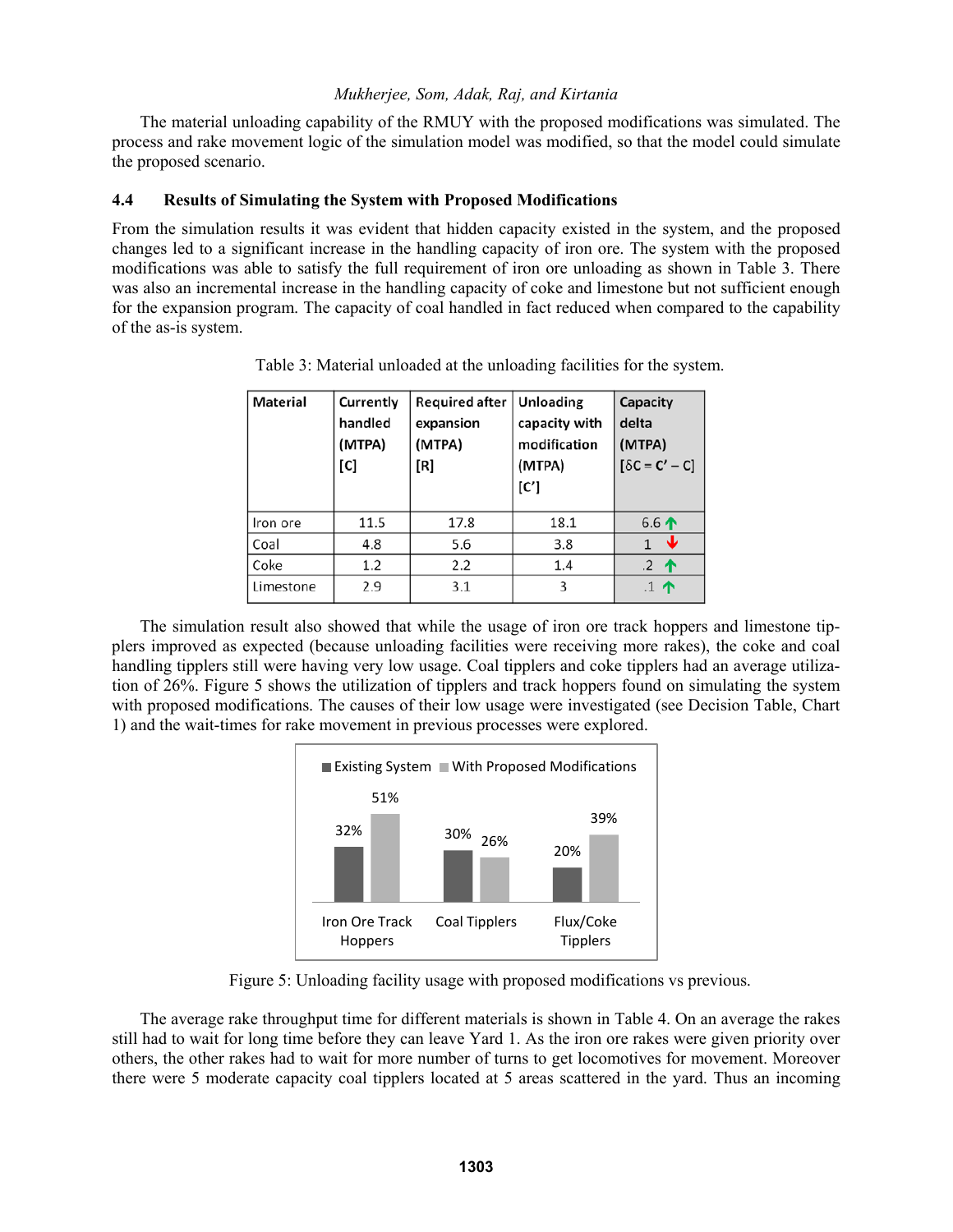rake had to be split into smaller wagon sets and each of the parts then moved to the tipplers, thereby the Yard 2 area getting blocked with multiple movements. This added to additional wait times at Yard 1.

| <b>Material</b>                 | t0<br>Arrival at<br>Yard 1 to<br>release of<br>railway<br>engine | t1<br><b>Release of</b><br>railway<br>engine to<br>departure<br>from Yard | t2<br><b>Yard 1 to</b><br>track<br>hopper/<br>tippler | t3<br>Unloading | t4<br>Unloading<br>comple-<br>tion to<br>handover<br>to Rail-<br>ways | T<br>$(t1+t2+t3+$<br>t4) |
|---------------------------------|------------------------------------------------------------------|---------------------------------------------------------------------------|-------------------------------------------------------|-----------------|-----------------------------------------------------------------------|--------------------------|
|                                 |                                                                  |                                                                           | (in minutes)                                          |                 |                                                                       |                          |
| Iron Ore Lump                   | 202                                                              | 25                                                                        | 6                                                     | 251             | 66                                                                    | 348                      |
| Limestone for SP                | 491                                                              | 271                                                                       | 18                                                    | 613             | 139                                                                   | 1041                     |
| Coke                            | 224                                                              | 31                                                                        | 18                                                    | 263             | 98                                                                    | 410                      |
| Limestone for CP                | 1154                                                             | 29                                                                        | 6                                                     | 639             | 106                                                                   | 780                      |
| Coal for Coal Tippler 4         | 365                                                              | 144                                                                       | 61                                                    | 828             | 126                                                                   | 1159                     |
| Coking coal (Tippler<br>1,2,3,5 | 348                                                              | 139                                                                       |                                                       |                 |                                                                       | 659                      |

Table 4: Rake Throughput time in system with proposed modifications.

The utilization of locomotives was found to be on an average 71%. Increasing the number of locomotives may reduce network congestion but it may be possible that the limited number of tracks is the bottleneck and thus increasing locomotives will have no effect. On increasing the number of locomotives in the simulation model and running the scenarios, it was found that it had no effect on the handling capacity of the system. In fact the handling capacity of the system reduced marginally suggesting that the problem existed with the inadequacy of the available tracks to handle the rakes.

# **5 PROPOSED SYSTEM DESIGN**

Based on the analysis of the scenarios, it was evident that the tracks in the Yard 1 area were not able to handle the incoming rakes. An increase in number of tracks could be a solution to the problem but such a solution was not feasible in the given case as there was a scarcity of land available for expansion. Thus it was decided to change the system design as well as the scheduling of the incoming rakes to their respective unloading sites so that the traffic at Yard 2 could be reduced by diverting some of it away from the Yard 2 area. The following changes were proposed:

- **Modernization and Positioning Changes-** The existing 5 coal tipplers will be discarded and two new high capacity coal tipplers will be installed at a new location such that the rakes can move directly to the new tipplers without going through Yard 2, which was the hub of many unloading facilities in the existing system. Moreover the new tracks could handle one full rake length of coal rake, saving unnecessary handling time. Adding two new coal handling tipplers will cost \$7.2 million and additional tracks will require a further \$3.2 million.
- **Process Improvement-** These new facilities mentioned above will receive materials through electrified tracks and thus the external railway locomotives would be able to move the rakes directly to the unloading stations inside the plant, further reducing the waiting times.
- **Scheduling-** Both iron ore and coal carrying rakes will have a priority scheduling instead of first come first serve basis policy. With modernization, track electrification and location changes, the waiting time of iron ore and coal carrying rakes could be reduced. This made priority scheduling for coal and iron ore carrying rakes more feasible.
- **Capacity Addition-** With the proposed changes in scheduling, the waiting times for iron ore rakes may increase in Yard 1. As a new hub of coal tipplers was proposed to be developed; it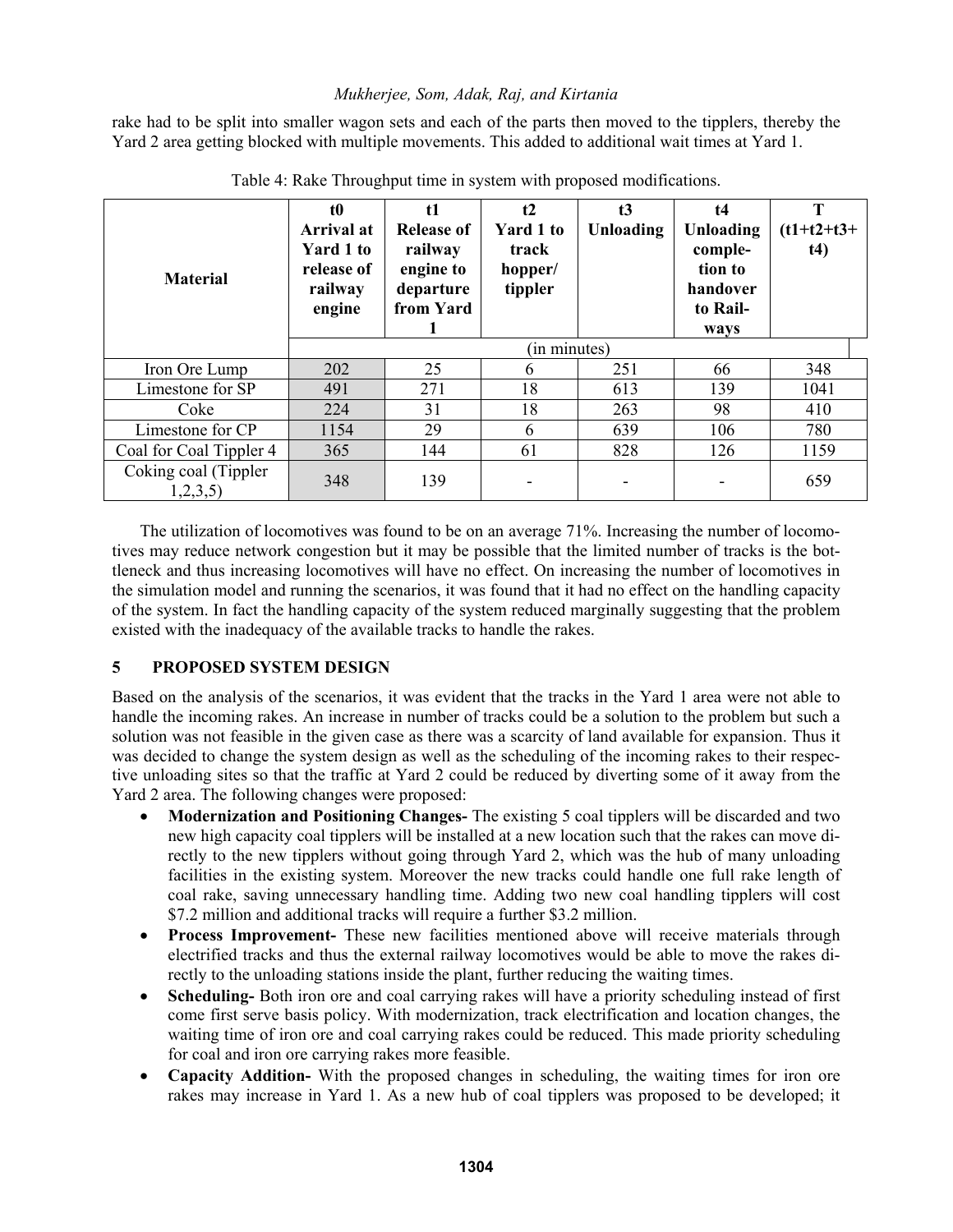could be utilized for adding additional unloading facilities for further easing the congestion. Thus one new iron ore track hopper was proposed to be installed in the same area. The existing iron ore track hoppers were not discarded. Adding the iron ore track hopper will cost \$4 million and the additional tracks will require an investment of \$1.6 million

The previous proposals of electrifying tracks till the beginning of the old iron ore track hoppers, using the external locomotives for in-plant movement and changing the exit route of iron ore carrying rakes will be retained which would incur a cost of \$1.6 million. The proposed changes along with the previously proposed scheduling and movement changes were aimed at diverting rake movement through a new route, and also reducing the process time for in-plant movement. Making the total changes would involve a capital investment of \$17.2 million.

Figure 6 below shows the layout of the proposed RMUY system. There are four track hoppers for unloading iron ore rakes namely track hopper 1 (TH1), track hopper 2 (TH2), track hopper 3 (TH3) and track hopper 4 (TH4). There is one tippler for unloading coke rake that is coke tippler. There is one tippler for unloading calcining plant (CP) limestone rakes that is wagon tippler 3 (WT3). For unloading sinter plant (SP) limestone rakes there is one tippler called Flux Tippler 1. For unloading coal rakes there are two tipplers namely wagon tippler 1 (WT1) and wagon tippler 2 (WT2). The rakes come from two source stations. The inbound rakes coming from the source stations arrive in Yard 1. This yard has same number of tracks as before. Iron ore rakes go to the unloading facilities. Coke and sinter plant limestone rakes go to Yard 2. Unloading of coke and sinter plant limestone takes place in this yard. The empty iron ore rakes return to Yard 1, from where they go back to the source station. In this design one iron ore facility (TH4), coal and CP limestone unloading facilities are positioned such that it can reduce the congestion in Yard 1 as well as Yard 2. New electrified tracks have been made so that some iron ore, all coal and all CP limestone goes to Yard 4 without going through Yard 2 and Yard 3.



Figure 6: Layout of the proposed RMUY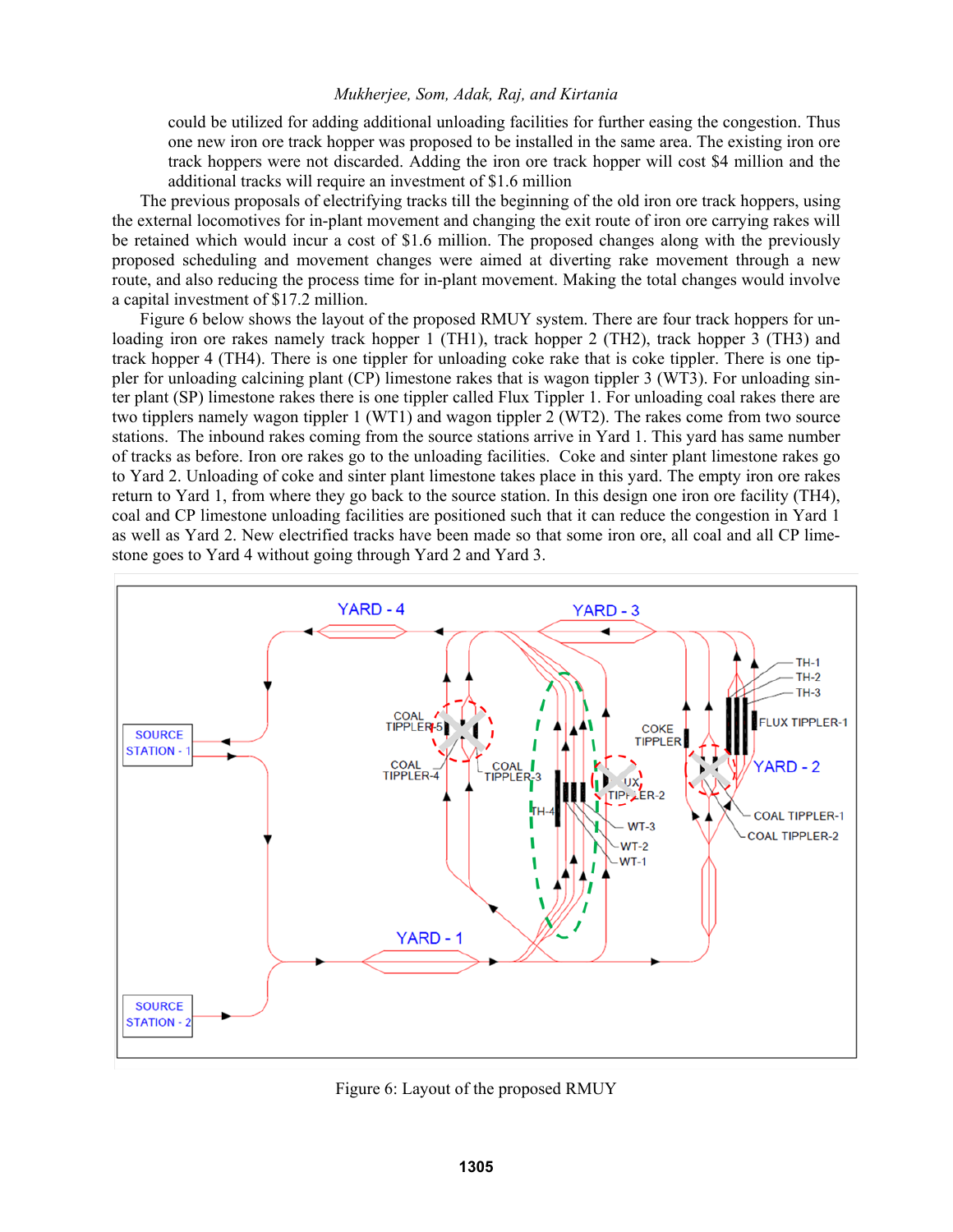The empty rakes of SP limestone and coke first go to Yard 3. They wait there and go to Yard 4. The empty rakes wait until they get a green signal to move to the source destination.

As the new system had several changes in layout and routes, a new simulation model was developed to understand the adequacy of the proposed design in handling the unloading capacity.

# **5.1 Results of Simulating the System with Proposed Design**

The simulation model showed that the proposed system was capable of handling the increased inbound raw material rakes required for the capacity expansion. The quantity unloaded on running the simulation for one year matched the requirement as was provided in Table 1- 'Material handling required- Current and After Expansion'. Moreover in this new system design, the wait times at Yard 1 for the rakes decreased as compared to wait times at Yard 1 in the current plant design as shown in Table 5. This was because of the reduction in blockage at Yard 2 and more availability of tracks and locomotives.

| <b>Material</b>                                                                                                            | t0<br><b>Arrival</b><br>at Yard<br>1 to re-<br>lease of<br>railway<br>engine | $\mathbf{t}$<br><b>Release of</b><br>railway<br>engine to<br>departure<br>from Yard | t2<br>Yard 1 to<br>track hop-<br>per/tip-<br>pler | t3<br><b>Unloading</b> | t4<br><b>Unloading</b><br>completion<br>to hando-<br>ver to<br><b>Railways</b> | $(t1+t2+t3+t4)$ |  |  |
|----------------------------------------------------------------------------------------------------------------------------|------------------------------------------------------------------------------|-------------------------------------------------------------------------------------|---------------------------------------------------|------------------------|--------------------------------------------------------------------------------|-----------------|--|--|
|                                                                                                                            | (in minutes)                                                                 |                                                                                     |                                                   |                        |                                                                                |                 |  |  |
| Iron Ore Lump                                                                                                              | 40                                                                           | 48                                                                                  | 6                                                 | 226                    | 86                                                                             | 366             |  |  |
| Limestone for SP                                                                                                           | 86                                                                           | 219                                                                                 | 19                                                | 605                    | 113                                                                            | 956             |  |  |
| Coke                                                                                                                       | 71                                                                           | 104                                                                                 | 18                                                | 250                    | 97                                                                             | 469             |  |  |
| *New Tipplers of Coal(WT1, WT 2) and Limestone (WT3) receive rakes on priority & complete the unloading in standard times. |                                                                              |                                                                                     |                                                   |                        |                                                                                |                 |  |  |

|  |  | Table 5: Rake throughput time in the proposed design |
|--|--|------------------------------------------------------|
|  |  |                                                      |

# **5.2 Benefit Analysis**

The proposed design was capable of handling the increased capacity, and importantly, was able to do so with minimum congestion in the yard. This reduction in congestion saved operational costs that would have been incurred in paying the demurrage charges to the external railway agency.

The capital investment required for enhancing the capacities using analytical approach was found to be \$11.2 million as shown previously in Table 2. In the simulation model for existing system, the number of iron ore track hoppers was increased by two in accordance to the solution provided by the traditional analytical approach. Two track systems which led to these track hoppers were also added. The results of the simulation showed that such a design would have led to an average of 14.5 hours of demurrage for coal carrying rakes which amounted to incurring operational costs with an inflation adjusted value of \$29.9 million (\$1.48 million each year for 25 years). In the proposed design the time a rake spent in the system reduced and no demurrage occurred. Implementing the proposed layout changes in the RMUY will incur an investment of \$17.6 million as discussed previously and given in Table 6.

Table 6: Cost of capacity expansion in RMUY using hidden capacity analysis through simulation

| <b>Facility</b>                        | Cost          | <b>Quantity Required</b> | <b>Investment Required</b> |
|----------------------------------------|---------------|--------------------------|----------------------------|
| Iron Ore Track Hopper                  | \$4 million   |                          | \$4 million                |
| <b>Track Systems for Track Hopper</b>  | \$1.6 million |                          | \$1.6 million              |
| <b>Track Hopper Augmentation</b>       | \$1.6 million |                          | \$1.6 million              |
| Coal Tippler                           | \$3.6 million | $\overline{2}$           | \$7.2 million              |
| <b>Track Systems for Coal Tipplers</b> | \$1.6 million | $\overline{2}$           | \$3.2 million              |
| Total                                  |               |                          | \$17.6 million             |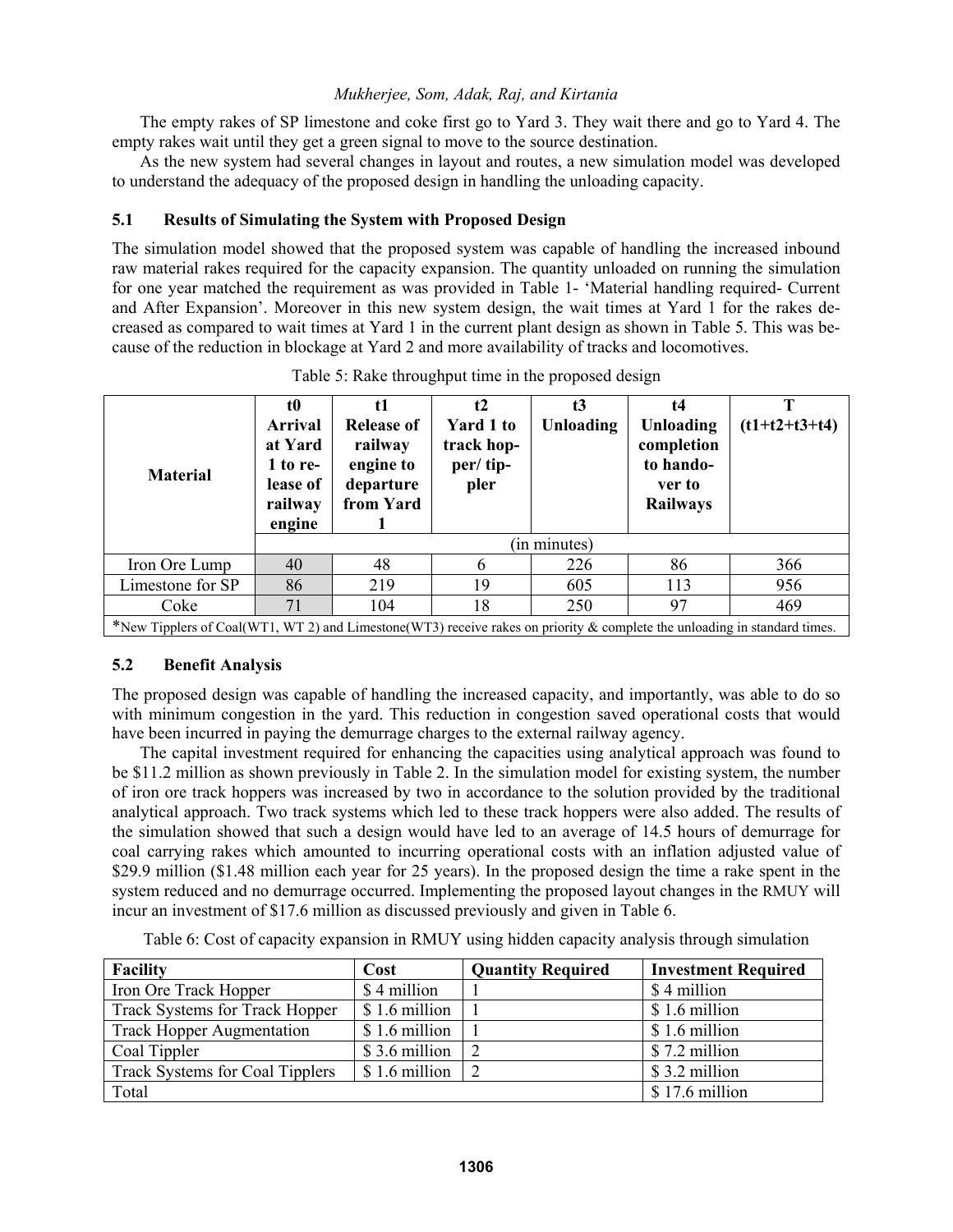As no demurrage is incurred, \$29.9 million of operational costs will be saved by implementing the proposed changes. The total benefit incurred by using the proposed design over the existing system was calculated to be \$23.5 million as shown in Figure 7.



Figure 7: Calculating the benefits of using the proposed design

# **6 CONCLUSION**

The paper presents an approach that leads to a few noteworthy conclusions. Traditional approach to capacity addition focuses on increasing capacity without investigating hidden logistics capacity. If these hidden capacities are not properly explored, it may lead to significant operational costs in future. In this particular case of capacity expansion of a raw material handling yard, it was expected that an increase in number of unloading facilities and/or number of locomotives will be sufficient for handling the increased material arrival. But on simulating the existing system with to-be unloading requirements, the tipplers and track hoppers showed very low utilization. Following a structured methodology that focused on investigating turnaround and waiting times, insights into rake availability and facility capabilities were drawn. A fourfold method of changing scheduling, movement routes, improving processes, and incremental capacity increase was undertaken, and significant improvements were achieved. The augmented system was capable of handling a significant increase in iron ore unloading capacity by making some operational changes and extending the track electrification. Further increase in unloading capacity for coal and coke tipplers was attained, by undertaking modernization and discarding old tipplers and adding two new high capacity ones at a different location such that material flow could be seamless in the system. One more iron ore track hopper was added to handle additional rakes of iron ore reducing further congestion. By reducing congestion in tracks, the operational costs in the form of demurrage charges were saved, which led to a saving of \$29.9 million over a period of 25 years. This methodology lead to benefits worth \$23.5 million compared to the traditional analytical approach. The proposed system is currently under implementation by the manufacturer.